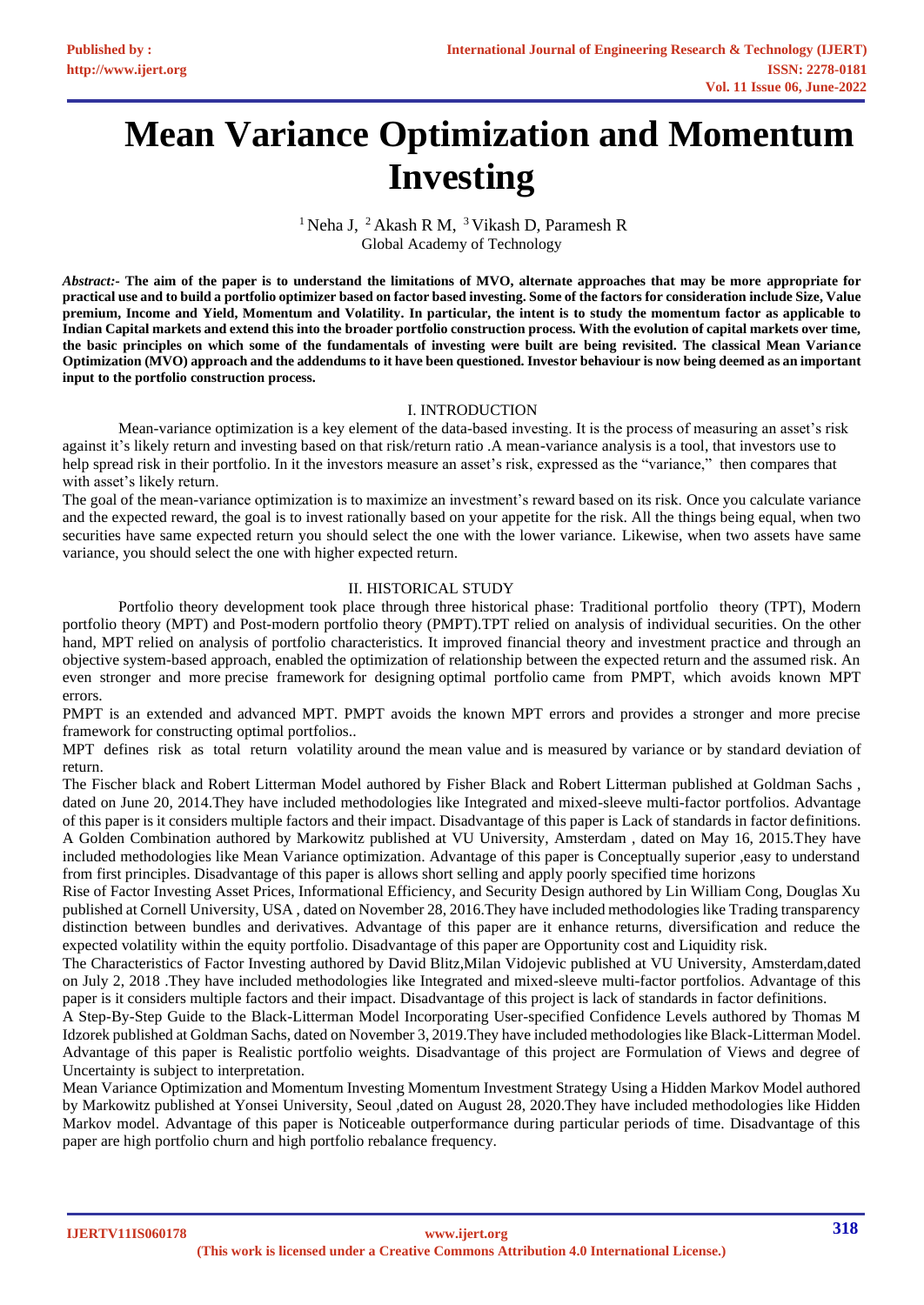## III. CONCEPT AND APPLICATION

# **A. Investment Pool**

The investment pool consists of ETFs from the 8 different countries from Asia and the benchmark ETF is from China. For testing purposes it is assumed that there are corresponding ETFs that will perfectly tract the performance of the country's market index. Thus, the corresponding market historical index of 8 countries and benchmark where obtained and treated as the **ETFs** 

## **B. Portfolio Selection Model**

 As for the portfolio selection model, mean-variance theory is applied in selecting for the optimal portfolio considering 8 other ETFs aside from China as the investment pool. The concept of mean-variance theory is that the investors will invest based on the mean return and the risk involve such that given similar returns (risk) with different risk (returns) rational investors will select the investment with the smallest risk (highest return). Considering investors have the different return and risk tradeoffs  $(\alpha)$ , 5 sets of  $\alpha$  and 1-  $\alpha$  are used for back-test.

#### **C. Performance Evaluation**

The performance of the resulting portfolios are analyzed and compared to the benchmark. Basic statistics of mean and the standard deviations are analyzed. In addition, return distributions and the cumulative returns are also studied. Then, for a more accurate and rigorous comparisons pair-return difference T test is also applied. The null hypothesis of the test is that there is no significant difference between the returns of the MV portfolio and the benchmark. The alternative hypothesis of the test is that the return difference of MV portfolio and the benchmark is greater than 0. Note that outliers are first removed before performing the pair-return difference T tests.

#### IV. CURRENT STATE

Before we can talk strategy and future real estate needs, it's critical to evaluate your existing portfolio. A current state assessment helps identify all the supportive, unsupportive, and missing (gaps) assets in your CRE portfolio, while also taking into account the people, processes, and technology that impact your real estate. In order for real estate to align with business goals, we must understand your existing assets—which are supporting your business and which no longer add value?

An effective current state assessment should have two goals in mind: understand your assets, liabilities, and opportunities within your CRE portfolio, and establish the baseline for all status quo costs. Projected cost savings will be compared against the status quo.

During the current state assessment phase, partner with a trusted real estate advisor to review all of the owned and leased properties within your portfolio. As you review, categorize the assets as supportive (add value to your business), unsupportive (do not support your goals), or missing (assets that should be added to your portfolio).

As part of this review, consider completing the following tasks:

Conduct a lease and asset valuation for your real estate portfolio.

Identify existing policies and internal processes.

Understand the tools and technologies you currently use.

When done correctly, you should walk away from the first phase of portfolio optimization with clear performance benchmarks, a utilization model of your CRE portfolio, and a baseline financial model.

Having a clear understanding of your commercial real estate portfolio is an essential step in optimizing your overall business strategy. By knowing which properties in your portfolio are no longer advantageous, you can shed those unnecessary investments and hone in on the ones that move your business forward.

## V. HYPOTHESIS

Modern portfolio theory is refined portfolio management approach, and it offers how to choose portfolio with superior feasible expected returns. The mean-variance model is a cornerstone of the modern portfolio theory, in which risk is defined as possible variation of expected portfolio returns Then, absolute deviation portfolio optimization model , semi-absolute deviation portfolio optimization model mean-var model , mean-cvar model , multi-period semi-variance model, and nonlinear futures hedging model were been proposed based on this model .

In terms of inventory and the increased assets, Chi Guotaiset up a decision making model of loans optimization based on the total portfolio risk minimization of inventory and incremental loans. Hong Zhongcheng built a loan decision-making optimal on the objective of maximizing the total return of the inventory portfolio and the incremental portfolio. Yu Chao set up a optimal decision- making model for the incremental portfolio based on the maximum return probability. Yu Chao proposed optimal conditions to manage interest rates of risk immunization for all asset and liability portfolios can be achieved by establishing function relationships between abank's net value changes, incremental asset and liability, and stock asset-liability duration.

Hong Bowen et al. constructed a general model of the dynamic multi-objective optimal dispatch, and applied it in the day-ahead optimal dispatch of a typical PV- wind-battery-diesel microgrid. Tomás et al. proposed the application of Markowitz's portfolio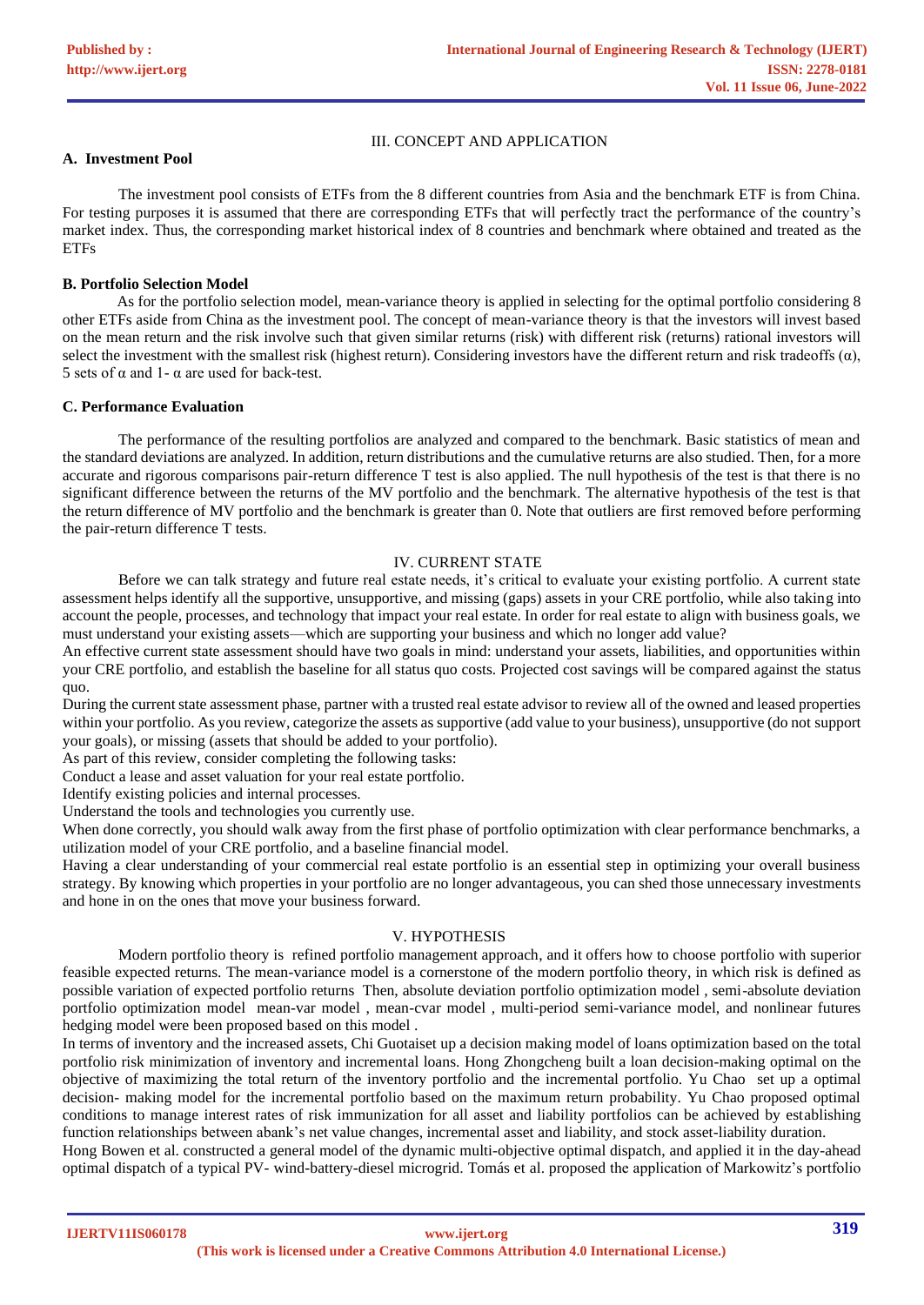theory to the selection of the digital communication channel.

Existing literatures had made considerable progress, but there were still many problems that cannot get a better solution, the common problem was that ,it only reflected the risk control and optimization of the incremental assets, did not reflect the risk of all the assets.

Though a considerable number of research papers has been published for the portfolio selection problem, none has considered the optimization model with a defined investment ratio based on the inventory and increased assets. The paper is organized as follows, we will give a short discussion on the optimization principle of inventory and incremental assets. We will introduce decisionmaking models based on the inventory and increased assets. We will introduce portfolio models with a defined investment ratio based on the inventory and increased assets.

## VI. DESIGN AND IMPLEMENTATION

The design of the project consists of the following: The classical Mean Variance Optimization (MVO) approach and the addendums to it have been questioned. Investor behaviour is now being deemed as an important input to the portfolio construction process. Some of the factors for consideration include Size, Value premium, Income and Yield, Momentum and Volatility. In particular, the intent is to study the momentum factor as applicable to Indian Capital markets and extend this into the broader portfolio construction process.

Online analytical processing, or OLAP, is an approach to the answer multi-dimensional analytical queries swiftly in computing. OLAP is the part of broader category of business intelligence, which also encompasses relational databases.

The overview of this project is to understand the limitations of MVO, alternate approaches that may be more appropriate for practical use and to build a portfolio optimizer based on factor based investing.

To take bipartite weighted graph and compute modules by applying Newman's modularity measure in a bipartite weighted version to it and re-runs the algorithm several times, returning the most modular result, to stabilize modularity computation.

To build a portfolio optimizer based on Factor based investing and To explore the possibility of extending Momentum principles into the classical Mean Variance Optimization in Equity investing.



#### Figure 1: System Architecture

This figure 1 conveys the system architecture of Mean variance Optimization. In this figure we have user workstation which includes the user interface with the transaction linked to the computing engine and high performance server which has Online processing Database which computes the price, volume, company and the index.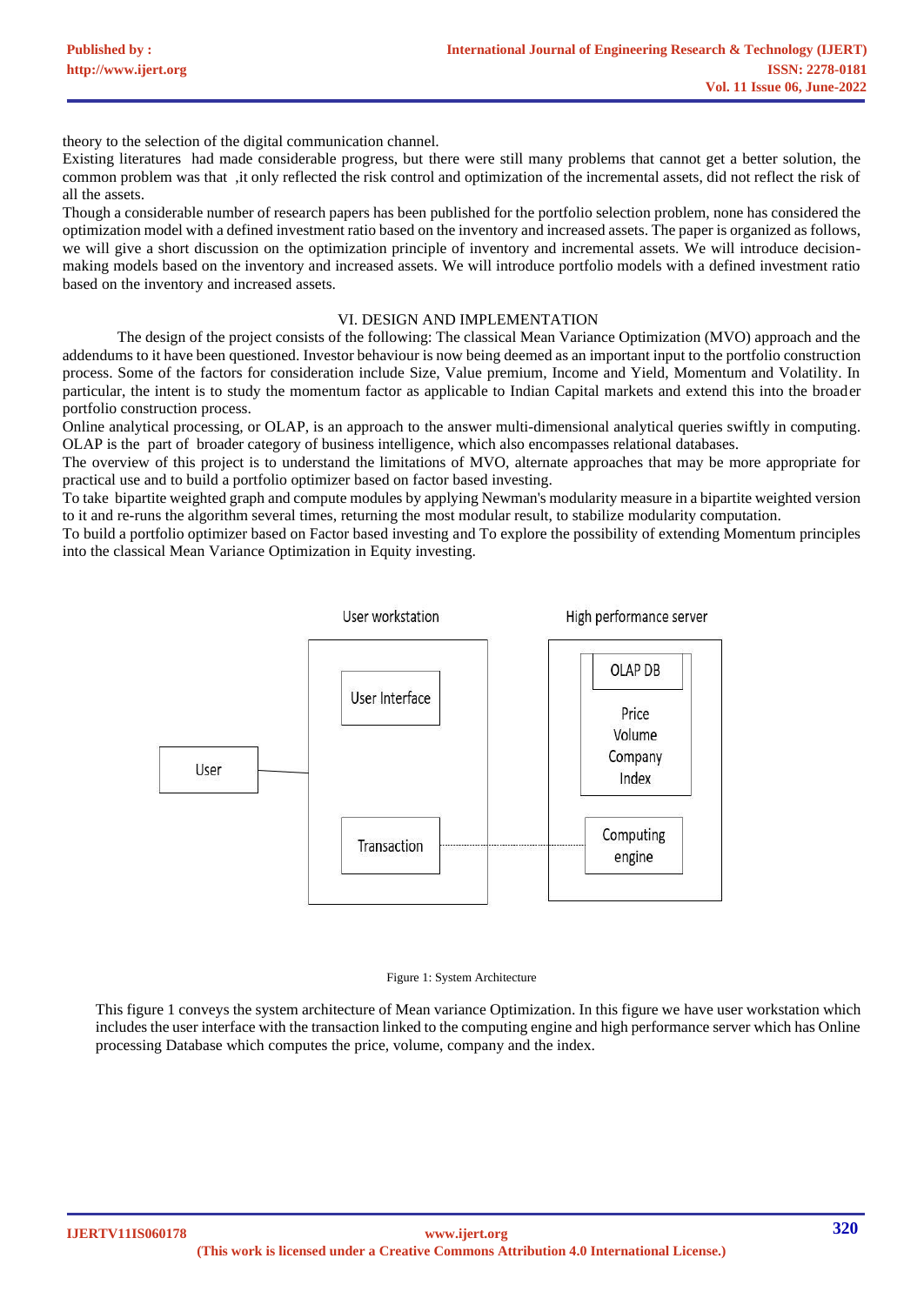

Figure 2: Use Case Diagram

This figure 2 conveys use case diagram of the Mean Variance Optimization . The use case diagram has the factor selection, run back stimulation, details of the export portfolio and run portfolio performance attribution.\

#### VII. RESULT AND DISCUSSION

The results obtained are discussed below:

## **1. Data Description**

The closing market indexes of the 9 countries in Asia are collected from yahoo finance and investing.com. Wherein the return rates of each index are calculated which are assumed as return rates of corresponding ETF that exactly tracks the performance of underlying index. The collected data is from September 1, 2015 to August 20, 2018.



Figure 1: Daily Return Rates